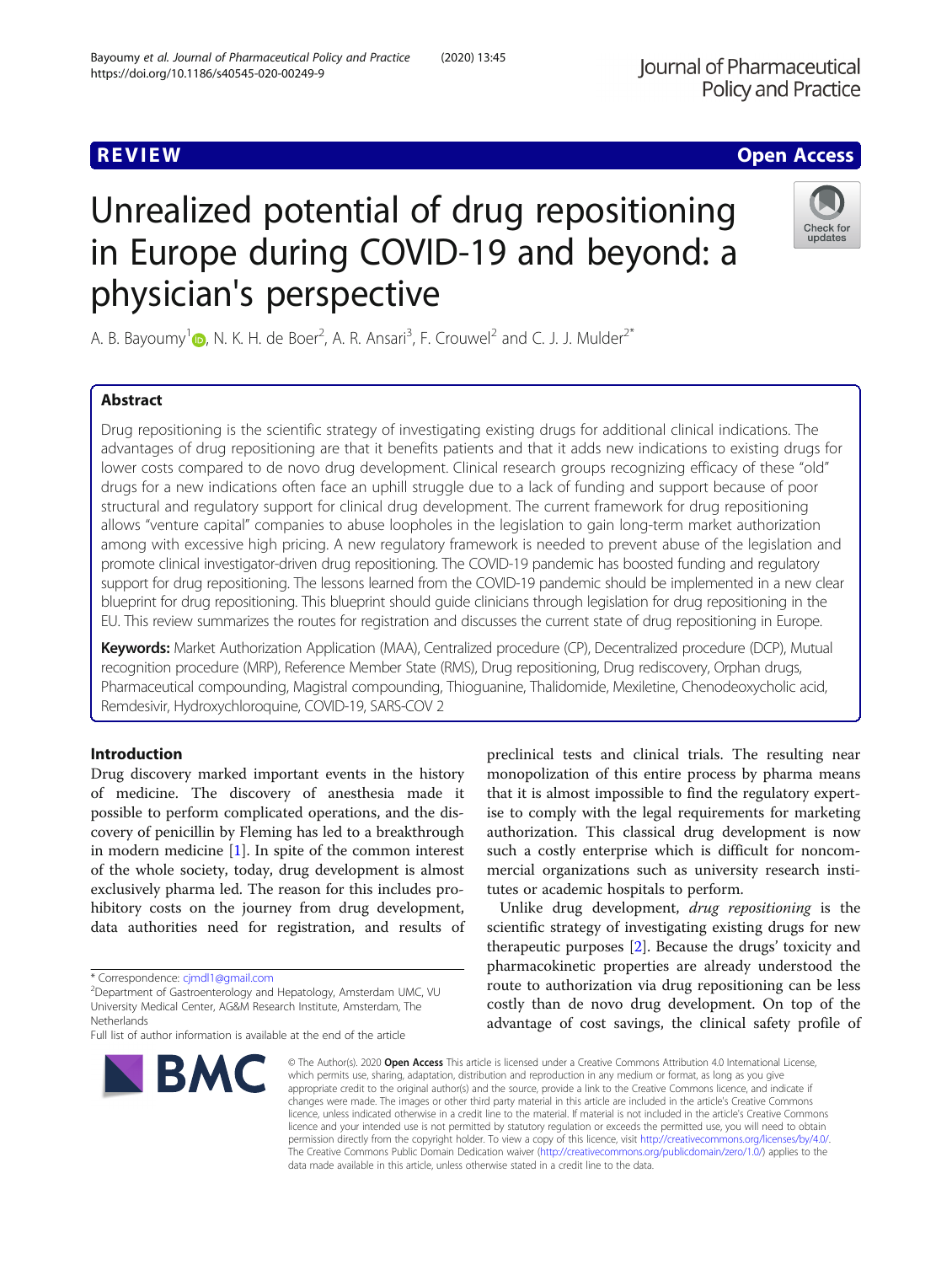the drug can be based on "real-world" clinical data and on the post-marketing pharmacovigilance reporting. The costs for authorization may therefore be reduced significantly and may provide clinicians a wide-array of new treatment modalities for their patients. However, successful drug repositioning also depends on additional factors including clinical resemblance of the disease (e.g., antiinflammatory drug for auto-immune disease), patient demographics, and other features of therapy (e.g., dosage and combination with other drugs). If these conditions are different, it can increase the costs of drug repositioning because of the need of additional data.

Clinical research groups recognizing the efficacy of these old and often off patent generic drugs need funding and regulatory support for patient benefit through the process of clinical drug development. However, pharmaceutical firms are not obliged and often not inclined to facilitate or support non-commercial efforts for drug repositioning. Therefore, unlocking the potential of drug repositioning is lost due to lack of support for these clinical groups. Our review summarizes the routes for registration and discusses the current state of drug repositioning in Europe.

## Different procedures for registration in Europe

First, it is important to understand how the procedures for drug registration work in Europe. The main legal basis for drug applications for drug repositioning in the European Union (EU) can be found in the Directive 2001/83/EC. Market access of medicinal products (any substance or combination of substances presented as having properties for treating or preventing disease in human beings) in the EU is regulated through legislation by setting standards for safety, quality, and efficacy.

The main objective of the pharmaceutical legislation in the EU is to protect uncontrolled movement of medicinal products and to safeguard public health. A marketing authorization is required for all medicinal products before entering the EU market. During the marketing authorization procedure, the regulatory authority assesses the data provided by the applicant, in which the product satisfies these criteria of quality, safety, and efficacy.

The application process for drug repositioning in the EU is based on three different procedures for submitting a Marketing Authorization Application (MAA) in the EU:

- 1. The centralized procedure (CP)
- 2. The decentralized procedure (DCP)
- 3. The mutual recognition procedure (MRP)

The summary of the three application procedures can be found in Table 1.

## Centralized procedure

The European Medicines Agency (EMA) is responsible for execution of the centralized procedure, which allows to put a product on the market in all 27 EU member states and in Norway, Iceland, and Liechtenstein. Submission to one MAA thus leads to one assessment process and one authorization that allows access of the market of the entire EEA (European Economic Area).

The centralized procedure is mandatory for certain products as mentioned in the Regulation 726/2004:

- 1. High technology medicinal products, particularly those resulting from biotechnological processes.
- 2. Orphan medicinal products, these are products registered for orphan diseases. An orphan disease is defined as any disease affecting fewer than 5 people in 10,000. Furthermore, the centralized procedure is also mandatory for any medicinal product for human use containing an entirely new active substance, i.e., one that has not yet been authorized in the EU.

#### Decentralized procedure

In the decentralized procedure, applicants can apply for simultaneous authorization of a drug in more than one

Table 1 Summary of the three application procedures in the European Union

|                                           | Central procedure                                                                                      | Decentral procedure                        | Mutual recognition procedure                                                                  |
|-------------------------------------------|--------------------------------------------------------------------------------------------------------|--------------------------------------------|-----------------------------------------------------------------------------------------------|
| Authorization authority                   | European commission                                                                                    | National                                   | National                                                                                      |
| Registration location                     | All 27 FU member states                                                                                | One or more EU member state(s)             | Multiple EU member states                                                                     |
| Application                               | Simultaneous in all states                                                                             | Separately in each individual member state | Simultaneous at one or more concerned<br>member states                                        |
| Existing approval                         | No existing approval in EU<br>member state                                                             | No existing approval in EU member state    | Existing approval by EU member state<br>national market authority (Reference<br>Member State) |
| Compulsory                                | Yes, for innovative medicines<br>(incl. orphan disease)                                                | No.                                        | No.                                                                                           |
| Data exclusivity and<br>market protection | 8 years data exclusivity + 2 years market protection $(+ 1$ year market protection for new indication) |                                            |                                                                                               |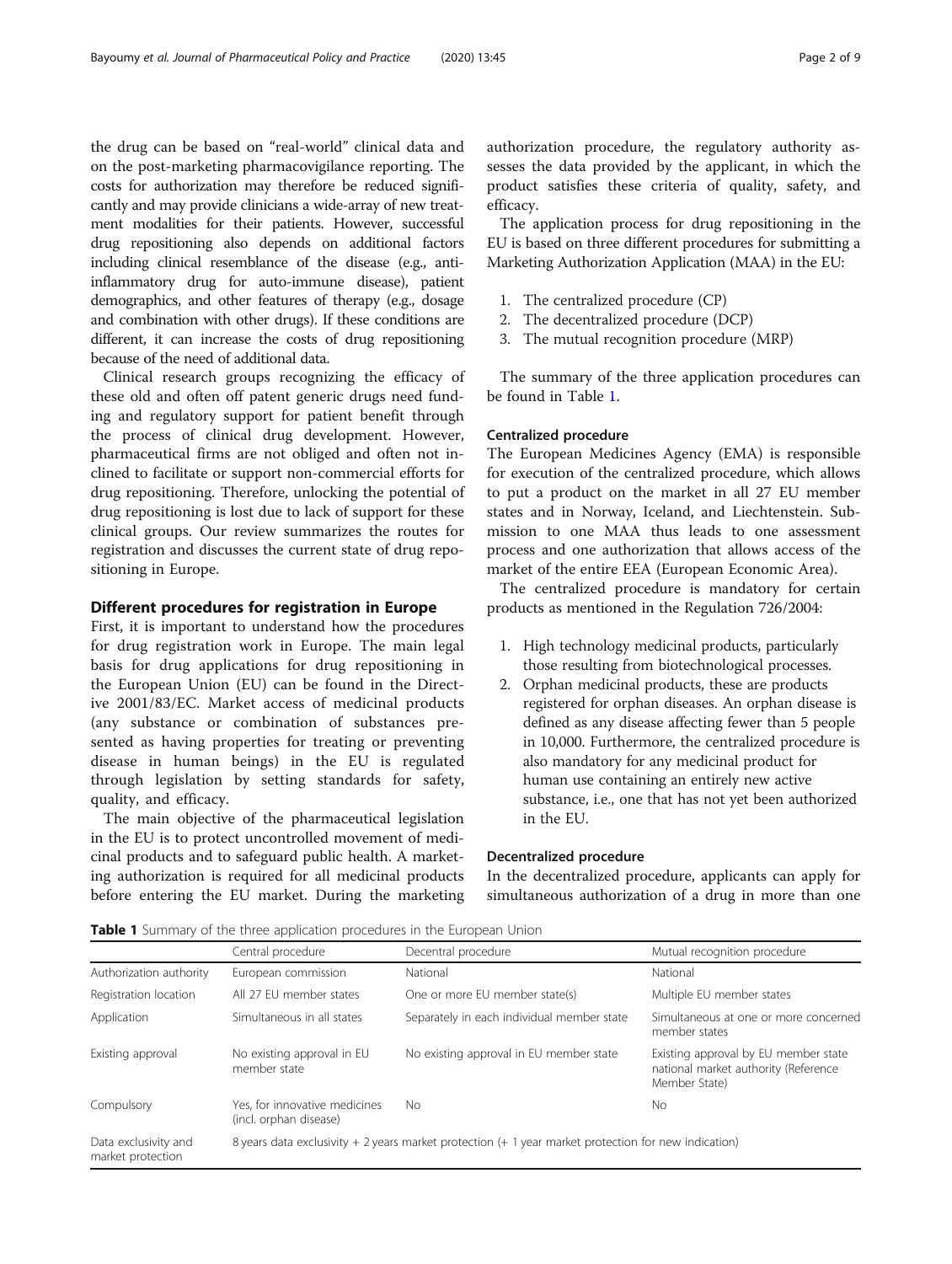EU member state, if it has not yet been authorized in any EU country and does not fall within the scope of the centralized procedure. The applicant has to find an authority that has an open slot for assessment. The Reference Member State (RMS) that assesses the submitted MAA will provide the other selected member states with the conclusions and results of the assessment. If positive, then the drug can be authorized in all the selected EU member states.

## Mutual-recognition procedure

If an applicant company already has applied for, or obtained market authorization in another EU member state, the national and decentralized procedures are not available. For this instance, the mutual-recognition procedure is required. The RMS can apply for this authorization to be recognized in a chosen Concerned Member States (CMS). This process allows member states to rely on each other's scientific assessments and could lead to authorization in the CMS. However, this route cannot be used for drug repositioning because the drug has not yet been authorized for the new indication.

## Different pathways for drug repositioning in Europe

Applicants for a new active substance need to submit the latest safety and efficacy data, while companies, organizations, or individuals producing known active substance are allowed to submit "dossiers" that contain previous data. This can be done without the need for a new clinical trial by referring to previous or other "dossiers." The two important pathways for drug repositioning are the complete dossier pathway and the well-established use pathway.

## Complete dossier pathway

The complete dossier pathway, which can be found in Article 8(3) of Directive 2001/83/EC, can be considered the standard application pathway. It is composed of general administrative information, complete (non)-clinical data based on the applicants' tests and studies, and/or bibliographic literature substituting/supporting certain tests or studies.

#### Well-established use pathway

The well-established use application pathway, which is provided in Article 10a of Directive 2001/83/EC, can be used for drugs that have been used for at least 10 years in the EU, with recognized efficacy and an acceptable safety level. The applicant is not required to provide the (non)-clinical data in the dossier but may use existing literature. In addition, applicant's own data may be used to prove similarity of the applicant's product to the product used in the literature.

## Generic/hybrid application pathway

A generic medicine has the same active ingredients as the authorized reference medicine; it may only be produced after expiry of the data exclusivity period. When a manufacturer aims to develop a generic drug but it differs in dosage strength, indication, or pharmaceutical form, then it must follow the hybrid application pathway. The authorization of these hybrid drugs may refer to the results of the authorized reference medicine but may also provide new data from clinical studies. The legal basis of the hybrid application can be found in Article 10(3) of Directive 2001/83/EC.

# The financial incentives for drug repositioning in Europe

The European legislation provides the holders of a marketing authorization with regulatory protection in the form of data exclusivity and market protection. Data exclusivity is the period of time during which a generic (or hybrid or biosimilar) application cannot cross-refer to the data in support of marketing authorization for the reference medicinal product (i.e., generic, hybrid, and biosimilar). Such applications will be refused by regulatory authorities during period of data exclusivity. Market protection refers to the period of time during which generic, hybrid, or biosimilar cannot be placed on the market, even if the medicinal product has already received marketing authorization before.

The European Medicines Agency (EMA) follows the 8 + 2 (+ 1) exclusivity formula, in which the first 8 years are data exclusivity, followed by 2 years of market protection. There are also provisions available that could extend market protection and data exclusivity:

- $\bullet$  + 1 year market protection for a new therapeutic indication which brings significant benefit in comparison with existing therapies (Art.14(11), Reg. (EC) No 726/2004)
- $\bullet$  + 1 year data exclusivity for a new therapeutic indication for a well-established substance, provided that significant pre-clinical or clinical studies were carried out in relation to the new indication (Art. 10(5), Dir.2001/83/EC)
- $\bullet$  + 1 year data exclusivity for a change in classification of a medicinal product on the basis of significant pre-clinical test or clinical trials (Art.74(a), Dir. 2001/83/EC)

The algorithm for drug repositioning pathways can be found in Fig. [1.](#page-3-0)

## Successful examples of drug repositioning

Although history has many successful examples of drug repositioning, there is the important cautionary example of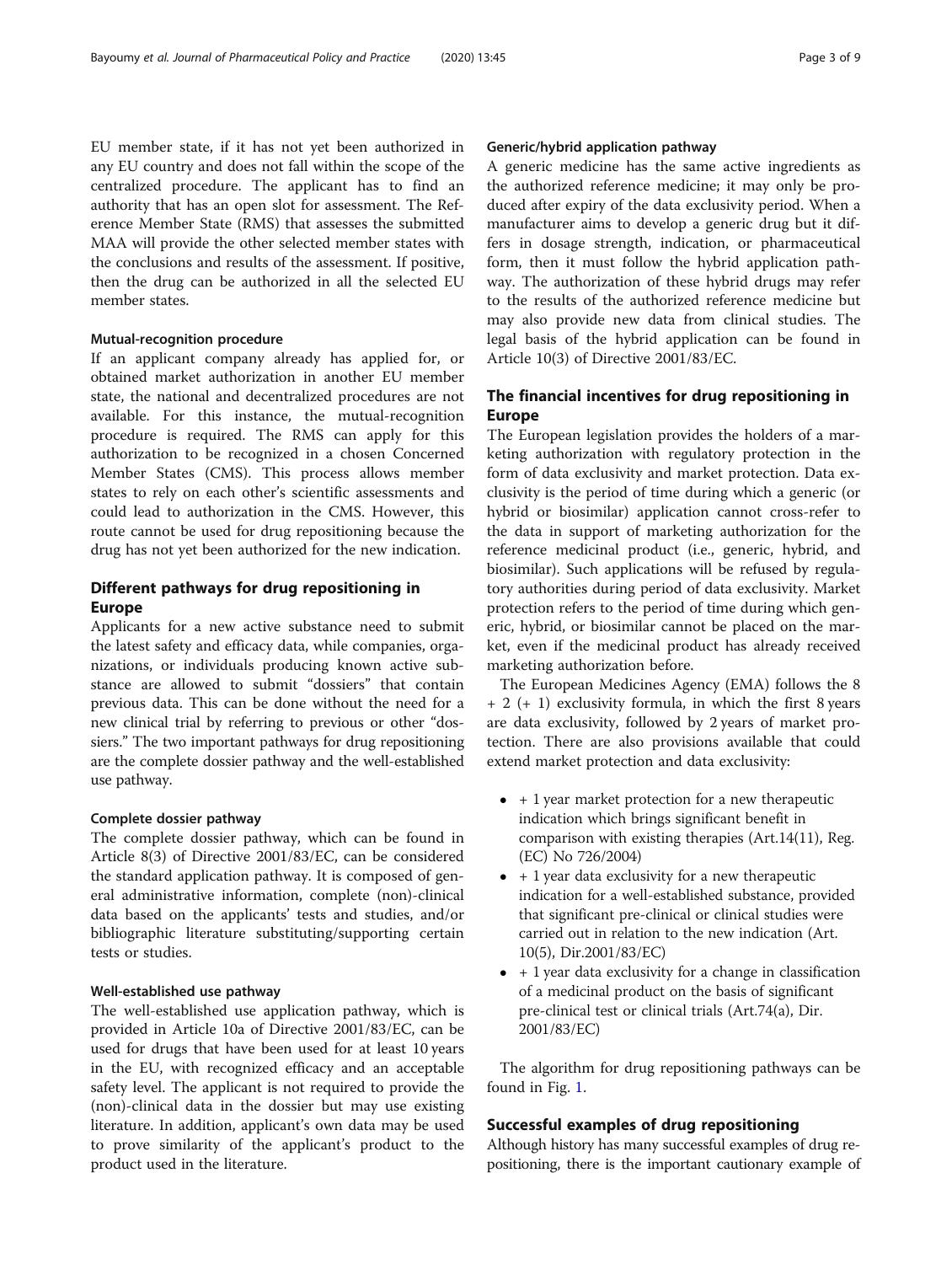<span id="page-3-0"></span>

thalidomide, which as an anti-emetic in pregnancy, caused congenital malformations. The thalidomide disaster resulted in approximately 2000 deaths and serious birth defects in over 10,000 children leading to its withdrawal in 1961 [\[3\]](#page-7-0). As a consequence, stricter regulations were initiated, and all new drugs had to be properly "authorized" before being placed on the market. In 1964, thalidomide was prescribed as sedative in a patient who also had erythema nodosum leprosum (ENL). In this patient, the ENL skin eruption disappeared within 48 h [[4\]](#page-7-0) and led to positive clinical studies for this new indication. Thalidomide was reintroduced for this complication of leprosy and supported by the World Health Organization [\[5](#page-7-0)]. By 1989, there were additional benefits of thalidomide discovered for several HIV complications such as oral ulceration, wasting syndrome, and Kaposi's sarcoma [[6\]](#page-7-0). Due to the continued interests in thalidomide, the drug remained available for controlled clinical trials and compassionate use treatments. In 1998, the Food and Drug Administration (FDA) approved thalidomide for the treatment of ENL, which contributed to the availability of the drug for other diseases [[7](#page-8-0)]. In 1994, antiangiogenic properties were first described using a rabbit cornea model of FGF-induced neovascularization [\[8](#page-8-0)]. These anti-angiogenic properties were later confirmed in other studies [[9](#page-8-0), [10\]](#page-8-0). The discovery of the anti-angiogenic properties has boosted interested in thalidomide as an anti-cancer therapy. Plasma cell myeloma is associated with high serum VEGF concentrations and increased bone marrow microvascular density [\[11](#page-8-0)]. Several clinical studies were performed to assess the clinical effectiveness of thalidomide in plasma cell myeloma [[12,](#page-8-0) [13](#page-8-0)]. Thalidomide, in combination with dexamethasone, was approved as orphan drug treatment for plasma cell myeloma in May 2006. Thalidomide can be seen to have found multiple useful indications in the past six decades and

was designated as orphan drug then approved through the centralized procedure [[14\]](#page-8-0).

A more recent example is thioguanine, which was originally developed and licensed for the treatment of leukemia in the 1950s [[15](#page-8-0)]. In the following decades, it has been investigated for a wide-range of inflammatory diseases such as psoriasis and systemic lupus erythematosus  $[16]$ . In 2001, thioguanine was found to be a promising rescue therapy for patients with inflammatory bowel disease (IBD) who failed mercaptopurine or azathioprine treatment [[17\]](#page-8-0). In the Netherlands, thioguanine has been conditionally registered as rescue therapy for IBD after failure of conventional thiopurines since 2016. However, authorizing this drug was complicated mainly because a blueprint for authorizing an off-patent drug for a new indication was lacking. There was also little interest from the pharmaceutical industry to invest in authorizing thioguanine due to an unattractive costrecovery (only 1 year of market exclusivity when licensed). Thioguanine was approved through the well-established use pathway in the Netherlands [[18](#page-8-0)].

## Off-label prescription as consequence of missing incentives for drug repositioning

In clinical practice, there are many examples of offlabel drug use [\[19](#page-8-0)], especially in the field of oncology or for special populations (e.g., pediatric patients and geriatric patients) [[20\]](#page-8-0). Off-label use can be defined as any intentional use of an authorized product not covered by the terms of its marketing authorization and therewith not in accordance with the SmPC. Whereas market approval of medicinal products is the subject to EU legislation and falls under the responsibility of the national competent authorities or, in case of a centralized procedure, the European Commission (EC), EU legislation does not regulate the use of medicinal products in daily clinical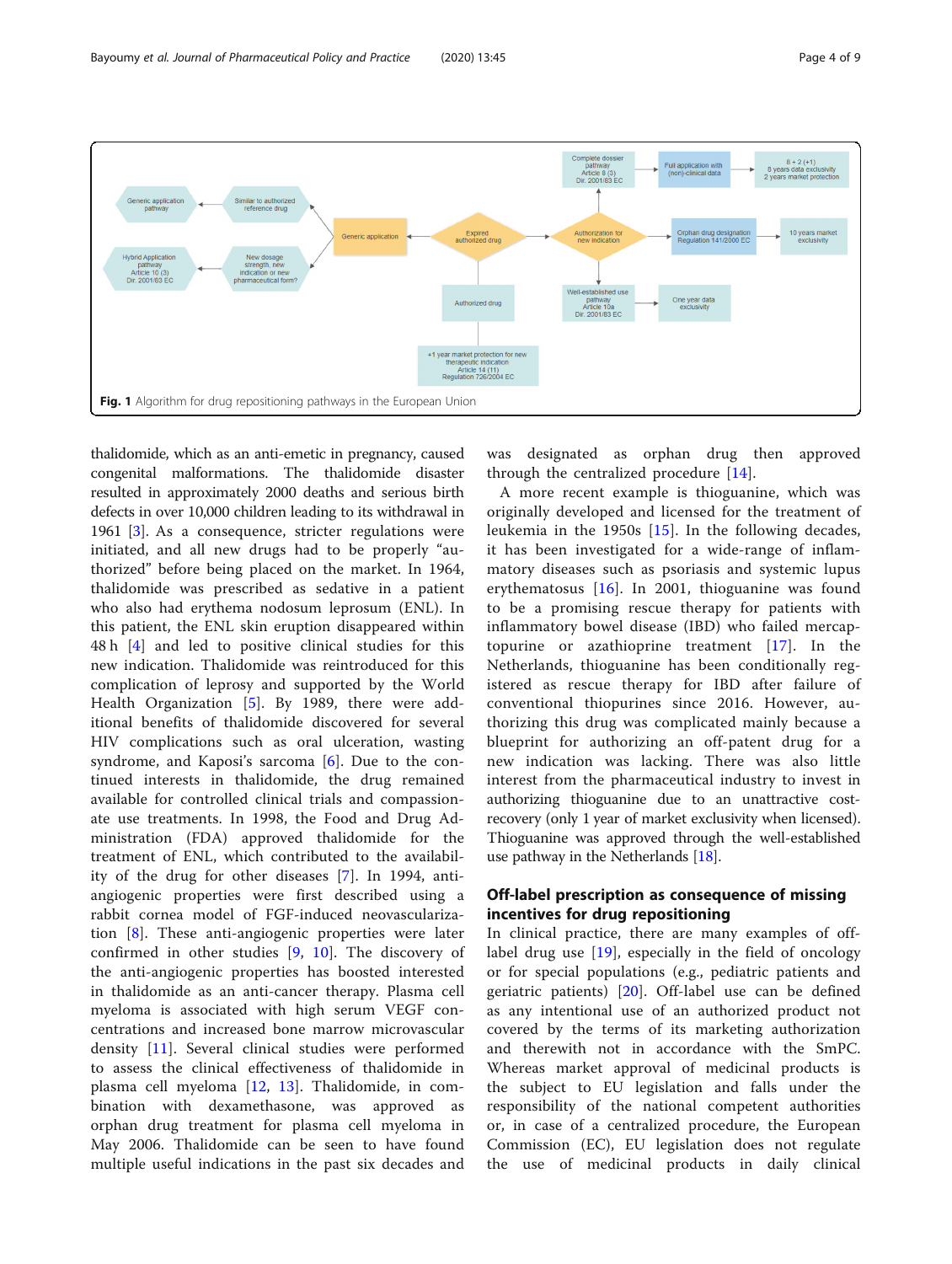practice. Off-label prescription can offer important advantages for the individual patients: it provides new treatment options, especially when approved treatment options have failed. Furthermore, it also gives patients and clinicians earlier access to drugs and the adoption of new practices based on newly obtained evidence. However, a major disadvantage of off-label uses the generally low level of evidence regarding safety and efficacy. It was found that of all off-label drugs only approximately 20% is supported by strong evidence [[21\]](#page-8-0). Other limitations of off-label use are the increased responsibility [[20,](#page-8-0) [22](#page-8-0)] (e.g., legal claims, risk-benefit analysis of evidence, and implicit informed consent) put on the prescribers and pharmacists, issues with reimbursement (i.e., special application or no reimbursement), as well as undermining of the drug authorization system of prior approval before marketing. There is a need for labelling these off-label drugs for the sake of patient safety. As these drugs are not formally licensed for the indication, there is no safety surveillance for the drug on that indication.

Lack of reimbursement for off-label drugs for new treatment indications vary from country to country in Europe. Often, off-label use of drugs is not reimbursed. However in daily clinical practice, especially for cancer and HIV drugs, in contrast to auto-immune diseases, reimbursement of these off-label drugs is possible due to strong media and political support.

In major markets such as Europe and the USA, a clinician should preferably prescribe a drug by reference to the generic name. However, due to strong pharmaceutical marketing, physicians usually refer to brand names. The prescription will be filled by a pharmacist without knowledge about its medical indication. The drug will then be reimbursed at a fixed level regardless of whether a branded or generic version is dispensed. Thus, most reimbursement systems nearly always provide a financial incentive to the pharmacist to dispense, when available, a (cheaper) generic drug. This is also called the preference policy, which is mandatory in some major markets such as Germany [[23](#page-8-0)]. For pharmaceutical companies, there are so far limited attractive financial incentives for drug repositioning. Legislation only allows for 1 year extra market protection if a new indication is added in the first 8 years after a marketing authorization has been granted, and the new indication must have significant clinical benefit over existing therapies. However, off-label prescription will continue to occur without good incentives for the drug repositioning of "older" drugs, especially in offpatent products for which drug repositioning will not likely result in return for on investment.

# Orphan disease: high prices and exploitation of regulation

In recent years, drug development has shifted from blockbuster to "niche buster" due to improved incentives for orphan drugs [\[24](#page-8-0)]. The regulation particularly designed for these orphan drugs is the Orphan Regulation 141/2000EC. To receive an orphan drug designation, the drug must meet three criteria:

- 1. The drug must be intended for the treatment, prevention, or diagnosis of a disease that is lifethreatening or chronically debilitating;
- 2. The prevalence of the condition in the EU must not be more than 5 in 10,000, or it must be unlikely that marketing of the drug would generate sufficient returns to justify the investment needed for its development;
- 3. No satisfactory method of treatment, prevention, or diagnosis of the condition concerned can be authorized, or, if such a method exists, the drug must possess a significant benefit to those affected by the condition.

The orphan regulation declares that a drug that has been labeled as an orphan drug by the Committee for Medicinal Products for Human Use receives market exclusivity for a period of 10 years. Also, there is an opportunity for a 2-year extension if a pediatric investigation plan is included. One medicinal product may have more than one orphan disease designation. The orphan drug designation can be allocated to products approved through either the 8.3, 10.3, or 10(a) pathway.

All orphan drugs must follow the centralized procedure (EC regulation No 726/2004) [\[25](#page-8-0)]. Orphan drugs can also be conditionally approved; in this case, market exclusivity is granted only for the duration of 1 year. The price of (orphan) drugs is based on market-behavior, and therefore, the prices will reach to what the market is willing to pay for the drug  $[26]$ . Due to the relatively low amount of patients with an orphan disease, the price of orphan drugs is generally high [[26](#page-8-0)–[28](#page-8-0)]. In 2015, seven out of the top 10 best-selling drugs in the world had an orphan indication in the USA [[29\]](#page-8-0). Considering that in certain chronic orphan diseases like cystic fibrosis, patients could use these expensive drugs for many decades. The total costs per patient could therefore become as high as several millions of euros. An example of such a high priced drug is eculizumab, a drug that treats paroxysmal nocturnal hemoglobinuria, which can cost up to \$500,000 per patient per year [[30\]](#page-8-0).

## Drug repositioning in orphan disease

Recently, the public debate was excited by a price increase of a drug called mexiletine. This drug was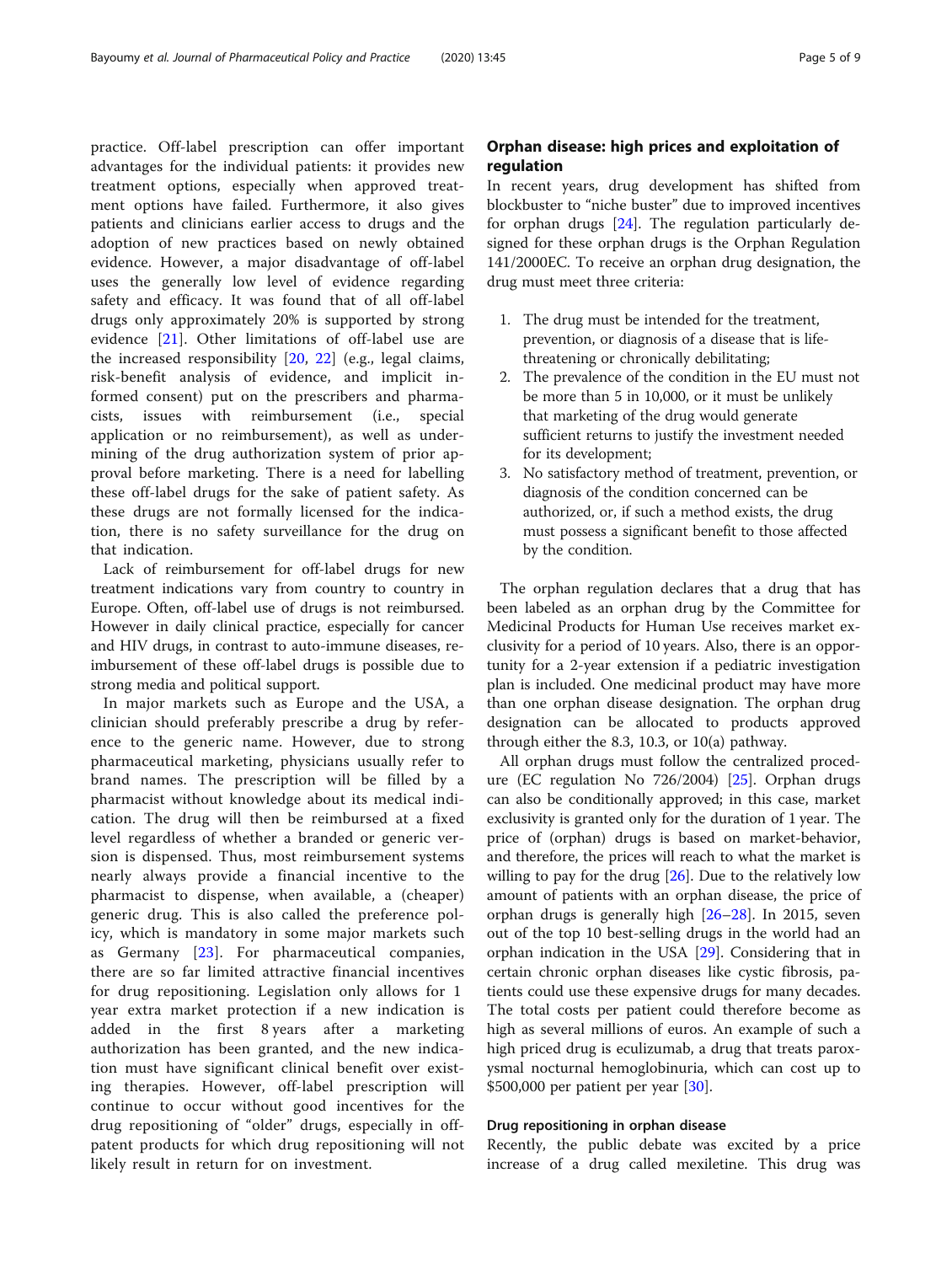originally developed 40 years ago for the treatment of arrhythmias. However, it was recently granted marketing authorization for 10 years after it was designated as orphan drug for non-dystrophic myotonia [\[31\]](#page-8-0). The price of mexiletine used to be €4.000 per patient per year but was increased to €80.000 per patient per year. The estimated costs for drug repositioning of mexiletine are clearly disproportional to the new price. This example shows that drug repositioning in orphan disease can result in disproportional and undesirable high prices. The primary incentives for drug development in orphan disease were not intended to serve drug repositioning and lead to overpricing of drugs. Thus, the legislation is not fitted for drug repositioning and should be adapted.

#### Pharmaceutical compounding: an alternative?

Pharmaceutical compounding is the production of a medicinal product adapted to a specific need of a patient. Although authorized medicinal products are preferred, pharmacists can compound suitable medicinal products when the adequate commercial form or dosage is not available. However, the Directive 2001/83/EC states in Article 6 (1) that no medicinal product may be placed on the market of a member state unless a marketing authorization has been issued by the competent authorities of that member state or of the European Commission (EC). In Article 40 (1) of the Directive, it was established that manufacturing of the medicinal products is subject to the holding of license issued by the member states. Furthermore, the Directive states in Article 77 (1) that the wholesale distribution and storage are covered by an authorization granted by the member state according with this Directive. The exceptions to the above mentioned regulations can be found in Article (3) of Directive 2001/83/EC and shall not apply to:

- 1. Magistral formula: any medicinal product prepared in a pharmacy in accordance with a medical prescription for an individual patient [[32](#page-8-0)].
- 2. Officinal formula: any medicinal product which is prepared in a pharmacy in accordance with the prescriptions of a pharmacopoeia and which is intended to be supplied directly to the patients served by the pharmacy in question [\[32](#page-8-0)].

These exceptions can only be applied when they are all in compliance with the requirements. In this case, then the marketing authorization, manufacturing, and wholesale licenses, as mentioned in the Directive, are not compulsory. The first requirement is that the medicinal product needs to be prepared in a pharmacy. Second, it needs to be prepared according to the clinician's prescription. Lastly, the prescription must be made for an individual patient. In case the Directive does not require a marketing authorization for the medicinal product, EU member states are allowed to establish national regulations for pharmacy preparations.

Thus, the Directive allows exceptions such as pharmaceutical compounding of drugs for which an alternative medicinal product with a marketing authorization is available on the market [[33](#page-8-0)].

## Pharmaceutical compounding; the case of chenodeoxycholic acid

More than 40 years ago, originally developed and registered for treatment of gallstones, chenodeoxycholic acid (CDCA) was found to be also effective treatment for cerebrotendinous xanthomatosis (CTX) [[34,](#page-8-0) [35\]](#page-8-0). From 1976 until 2008, CDCA was available on the Dutch market for the treatment of gallstones under the brand name Chenofalk® which price was €0.28 per capsule. Chenofalk® has been used as off-label treatment for CTX since 1999, which costed at that time €308 per patient per treatment year. After CDCA was developed as Xenbilox<sup>®</sup> by Sigma-Tau, this company acquired the rights for Chenofalk® and later of Chenix<sup>®</sup>, a Belgian firm. By creating this monopoly position, Sigma-Tau gradually increased the price to around €29 per capsule. In 2015, CDCA was removed from the Dutch market for the treatment of gallstones [\[36,](#page-8-0) [37\]](#page-8-0).

Subsequently, Sigma-Tau adopted a new name, Leadiant, and registered CDCA as an orphan drug for the treatment of CTX in 2017. The registration was based on two retrospective cohort studies [[38\]](#page-8-0). Subsequently, the price of CDCA was increased to approximately €150.000 per patient per year on the Dutch market, a price increase of 500 times (see Table [2\)](#page-6-0) [\[39,](#page-8-0) [40](#page-8-0)]. So, the company exploited the orphan drugs regulation (EU Regulation 141/2000) to raise the price and gain 10 years of market exclusivity [[39](#page-8-0)]. This regulation for orphan drugs is meant to stimulate drug development for orphan diseases that would otherwise have no economic incentives to develop drugs for. However, CDCA was already being used for CTX for many years, and the estimated costs for preparing the registration file did not justify the steep raise in the price of CA. In April 2018, the Amsterdam UMC took the initiative to start magistral preparation of CDCA for its patient using raw materials imported from China. The costs were roughly €20.000 per patient per year, a fraction of the price of the drug sold by the pharmaceutical company [[36\]](#page-8-0). Because of the high price  $[41]$  $[41]$  of the raw material, this magistral preparation is still 100 times higher than the original price of Chenofalk®.

#### Drug repositioning in response to COVID-19

The spread of the novel coronavirus, SARS-COV 2, has caused a worldwide pandemic of the coronavirus disease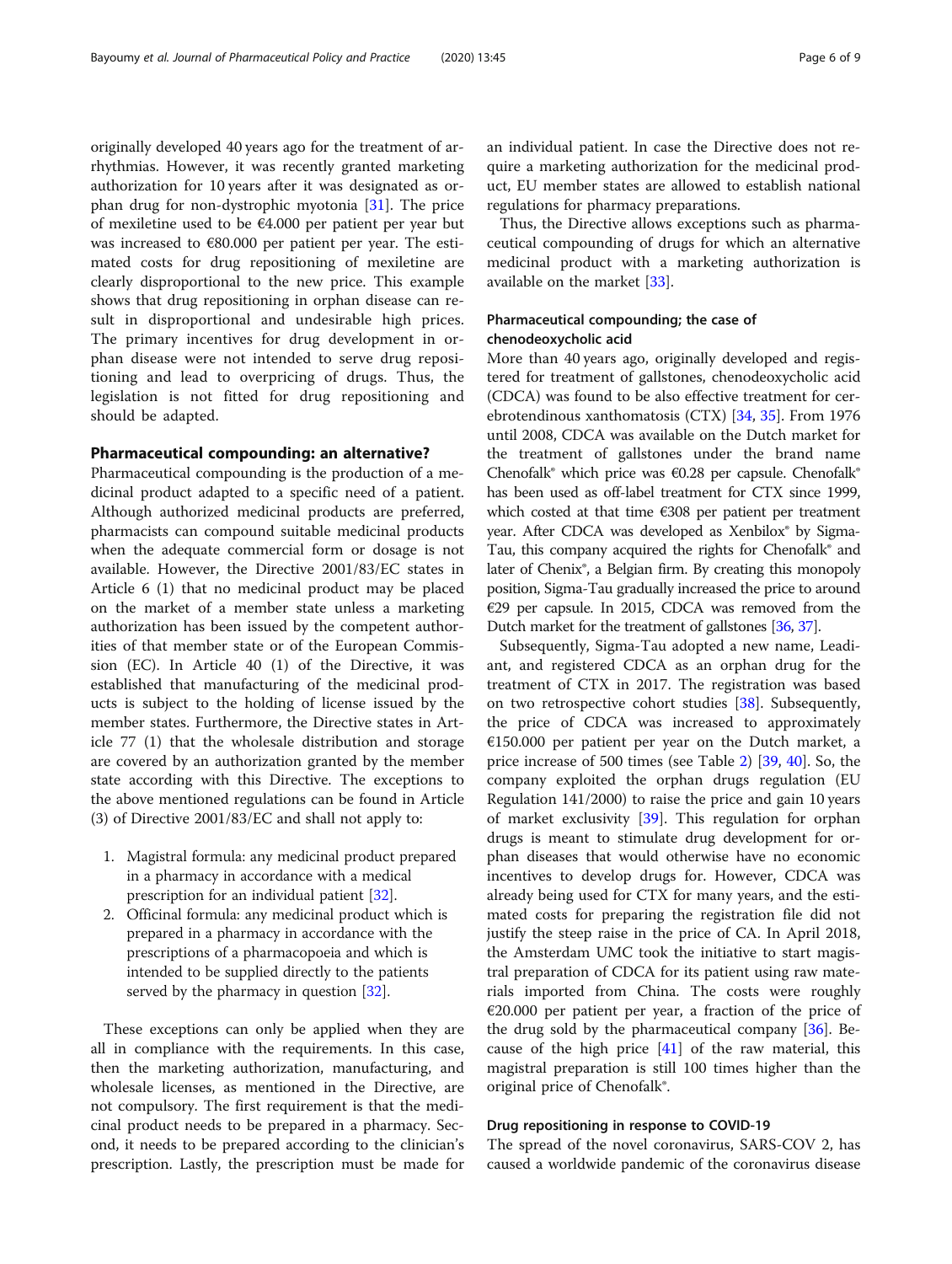| Year | Brand name     | Manufacturer  | Price of 250 mg capsule | Price index |
|------|----------------|---------------|-------------------------|-------------|
| 2008 | Chenofalk      | Dr. Falk      | €0,28                   |             |
| 2010 | Xenbilox       | Sigma-Tau     | €8,67                   | 31          |
| 2016 | Xenbilox       | Sigma-Tau     | €36,53                  | 130         |
| 2017 | CDCA magistral | Amsterdam UMC | €22,83                  | 81          |
| 2017 | CDCA Leadiant  | Leadiant      | €140.00                 | 500         |

<span id="page-6-0"></span>Table 2 Price development of chenodeoxycholic acid from 2008 to 2017 [\[29](#page-8-0)]

2019 (COVID-19). Since the start of the pandemic, drug repositioning research has been booming [\[42](#page-8-0)]. It has been found that the coronavirus has more than 60 druggable proteins that can be targeted by currently or previously approved drugs [\[43](#page-8-0)].

It is no doubt that drug repositioning will play an important role in the current COVID-19 pandemic [\[44](#page-8-0)]. The FDA has allowed the emergency use authorization for the unapproved product, remdesivir, for the treatment of severe hospitalized COVID-19 patients. Beigel et al. [[45\]](#page-8-0) reported superiority of remdesivir over placebo in shortening time to recovery in hospitalized patients. However, one Chinese study showed no clinical benefits of remdesivir [[44\]](#page-8-0). Remdesivir was originally developed for hepatitis C and tested for the Ebola and Marburg viruses. It did not show to effective in any of these viral diseases [\[46](#page-8-0), [47](#page-8-0)]. So, by definition, the case of remdesivir is not drug repositioning but shows that an earlier developed drug can be repurposed for a new indication.

More approved drugs have been identified to be potential candidates for drug repositioning for COVID-19 [[48\]](#page-8-0), and dozens of randomized clinical trials are currently conducted [[49,](#page-8-0) [50](#page-8-0)]. A list of examples of these drugs can be found in Table 3. However, it is not clear yet whether these drugs with repositioning potential will be successful candidates for repositioning. The EMA has already announced that it will provide regulatory support to stimulate drug repositioning for COVID-19 [\[52](#page-8-0)]. It is necessary to provide such support to accelerate drug development for COVID-19; however, it should be a standard procedure to provide regulatory support to researchers that conduct drug repositioning for any other disease because otherwise unrealized potential of many future drugs is lost.

## **Discussion**

Drug repositioning has the potential to offer benefits and new treatment options to patients. However, its potential has not been fully realized yet due to lack of incentives in the drug repositioning process. Therefore, patients might not have access to a beneficial repositioned drug or only through off-label prescriptions with its potential safety concerns and lack of availability for

Table 3 List of drugs that are currently being clinically investigated as potential repositioned treatment for COVID-19 [\[51\]](#page-8-0)

| Drug                       | Mechanism of action                                 | Original indication                 |
|----------------------------|-----------------------------------------------------|-------------------------------------|
| Remdesivir                 | Viral RNA polymerase inhibitor                      | Hepatitis C                         |
| Favipiravir                | Viral RNA polymerase inhibitor                      | Influenza                           |
| Hydroxychloroquine         | MAPK inhibitor                                      | Malaria                             |
| Lanadelumab                | Inhibition of kallikrein                            | Hereditary angioedema               |
| Ruxolitinib                | JAK1/2 inhibitor                                    | Myelofibrosis                       |
| Tocilizumab and sarilumab  | IL-6 inhibitor                                      | Rheumatoid arthritis                |
| Anakira                    | IL-1ß-inhibitor                                     | Rheumatoid arthritis                |
| Lopinavir and ritonavir    | Viral protease inhibitors                           | <b>HIV</b>                          |
| Oseltamivir                | Neuraminidase inhibitor                             | Influenza                           |
| Imatinib                   | Abl kinase inhibitor                                | Leukemia                            |
| Cyclosporin A              | Calcineurin inhibitor                               | Various (auto)-immune diseases      |
| Nafamostat and camostat    | TMPRSS2 inhibitor (viral membrane fusion inhibitor) | Anticoagulation                     |
| Enoxaparin and Rivaroxaban | Factor Xa inhibitor                                 | Anticoagulation                     |
| Ravulizumab                | Complement (C5) inhibitor                           | Paroxysmal nocturnal hemoglobinuria |
| Disulfiram                 | Inhibition of viral proteolysis                     | Chronic alcoholism                  |
| Ivermectin                 | Inhibition of viral replication                     | Onchocerciasis                      |
|                            |                                                     |                                     |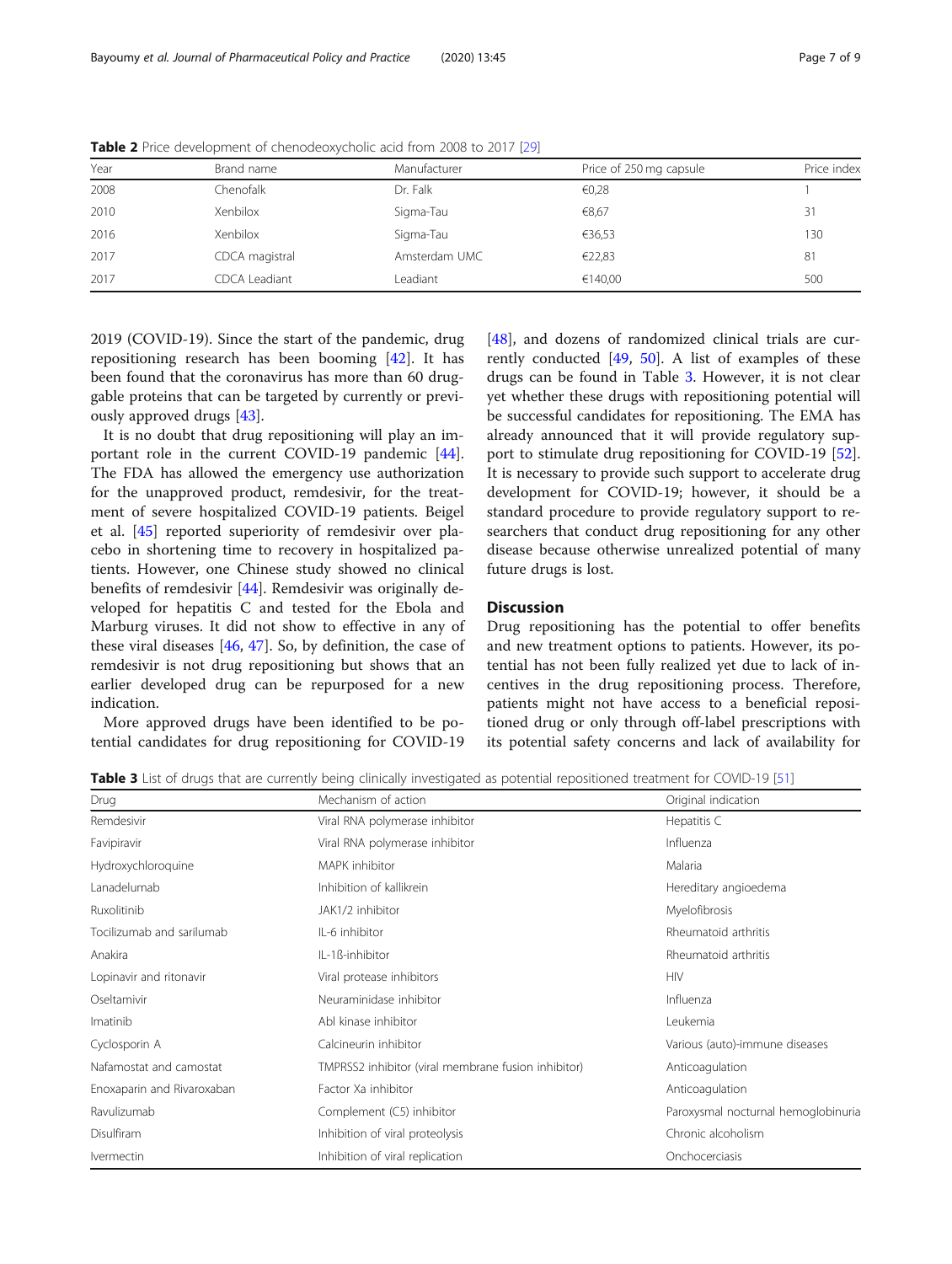<span id="page-7-0"></span>individual patients all over the world. In some cases of drug repositioning, pharmaceutical companies abused loopholes in the regulations to benefit from long-term regulatory exclusivity. This came hand-in-hand with extreme high pricing of repositioned drugs without the justifiable investments. The high pricing became subject of public debate, and for a well-balanced discussion, it is necessary that key players (e.g., policymakers, researchers) have insights into drug repositioning. The current lack of adequate national and European legislation causes therapeutic chances to be missed, not only in Europe, but also for the rest of the world.

To improve the drug repositioning process, cooperation between the pharmaceutical industry and clinical researchers is necessary for the efficient generation of data to determine the risks and benefits to register a new indication. For clinical researchers, it can be difficult to gain access to historical (non)-clinical data of the generic drugs; therefore, support of the original manufacturer is urged. In some instances, it would even require the researcher to repeat costly experiments or clinical studies again. Furthermore, clinicians should also collaborate together (e.g., by centers of expertise) to obtain adequate datasets for drug repositioning. This would ensure that these clinicians can operate more independently.

Clinical research groups may also have limited experience conducting trials to ensure that they meet regulatory requirements. This limited regulatory awareness and interest can hinder drug repositioning and can result in regulatory failures. Well-balanced regulatory support from national market authority agencies or the EMA is urgently needed for clinical research groups that intend to repurpose older drugs for new indications. These clinical research groups usually have extensive "real world" datasets that are valuable for regulatory authorities. The EMA and national regulatory authorities have shown to be dedicated to support (e.g., free rapid scientific advice and rapid compliance check) drug repositioning for COVID-19. The same level of support should be given to clinical research groups who intent drug repositioning. There needs to be a formal blueprint to bring this data into the regulatory process with an identified marketing authorization holder.

The COVID-19 pandemic has boosted worldwide drug repositioning initiatives. Rapid public and private funding became available for clinical groups to perform drug repositioning, and global data sharing initiatives were founded [[53\]](#page-8-0). The COVID-19 pandemic has shown that it is possible to establish initiatives that stimulate drug repositioning and improve benefits for patients. The lessons learned from the COVID-19 pandemic should be implemented in a new standard blueprint for drug repositioning for all diseases.

## Conclusion

Drug repositioning has the potential to reregister older drugs for novel indications for the benefits of patients. It may provide new treatment opportunities for lower costs compared to de novo drug development. The current framework for drug repositioning allows "venture capital" companies to abuse loopholes in the legislation to gain long-term market authorization among with excessive high pricing. A new regulatory framework is needed to prevent abuse of the legislation and promote clinical investigator-driven drug repositioning. The COVID-19 pandemic has boosted funding and regulatory support for drug repositioning. The lessons learned from the COVID-19 pandemic should be implemented in a new standard blueprint for drug repositioning.

#### Acknowledgements

Not applicable

#### Authors' contributions

ABB, NKHB, FC, and CJJM conceptualized, wrote, and reviewed the manuscript. ARA reviewed the manuscript. All authors read and approved the final manuscript.

### Funding

No funding was acquired for the preparation of this manuscript.

#### Availability of data and materials

No data was used to write this manuscript.

#### Competing interests

AB Bayoumy declares that he has no competing interests. NKHB de Boer has served as a speaker for AbbVie and MSD and as a consultant and principal investigator for TEVA Pharma BV and Takeda. He has received unrestricted research grants from Dr. Falk, TEVA Pharma BV, and Takeda.

- F Crouwel declares that she has no competing interests.
- AR Ansari declares that he has no competing interests.

CJJ Mulder has served as consultant for HLW Pharma BV and TEVA Pharma BV.

#### Author details

<sup>1</sup> Faculty of Medicine, Amsterdam UMC, University of Amsterdam, Amsterdam, The Netherlands. <sup>2</sup>Department of Gastroenterology and Hepatology, Amsterdam UMC, VU University Medical Center, AG&M Research Institute, Amsterdam, The Netherlands. <sup>3</sup>Department of Gastroenterology, East Surrey Hospital, Surrey, UK.

#### Received: 6 February 2020 Accepted: 8 July 2020 Published online: 17 July 2020

#### References

- 1. Ban TA. The role of serendipity in drug discovery. Dialogues Clin Neurosci. 2006;8(3):335–44.
- 2. Mulder CJ, van Asseldonk DP, de Boer NK. Drug rediscovery to prevent offlabel prescription reduces health care costs: the case of tioguanine in the Netherlands. J Gastrointestin Liver Dis. 2014;23(2):123–5.
- 3. Allen B. Thalidomide regains respectability as new benefits are discovered. Pharmaceutical J. 2001;267.
- 4. Sheskin J. Thalidomide in the treatment of lepra reactions. Clin Pharmacol Ther. 1965;6:303–6.
- 5. Iyer CG, Languillon J, Ramanujam K, et al. WHO co-ordinated short-term double-blind trial with thalidomide in the treatment of acute lepra reactions in male lepromatous patients. Bull World Health Organ. 1971;45(6):719–32.
- 6. Reyes-Teran G, Sierra-Madero JG, Martinez del Cerro V, et al. Effects of thalidomide on HIV-associated wasting syndrome: a randomized, doubleblind, placebo-controlled clinical trial. AIDS (London, England). 1996;10(13): 1501–7.